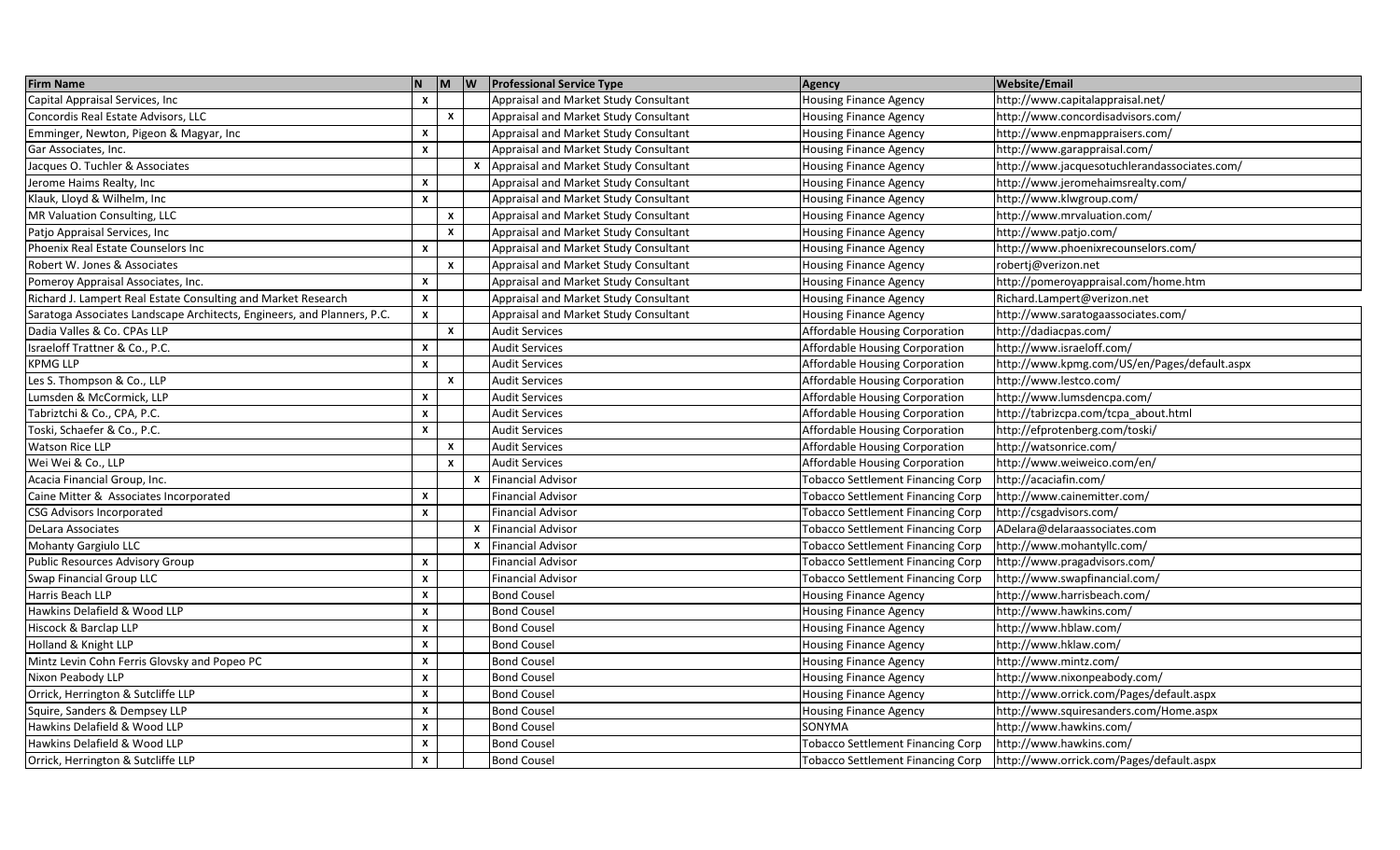| <b>Firm Name</b>                                   | N                  |              |              | M   W   Professional Service Type         | Agency                                   | <b>Website/Email</b>                       |
|----------------------------------------------------|--------------------|--------------|--------------|-------------------------------------------|------------------------------------------|--------------------------------------------|
| Brown & Hutchinson                                 |                    | $\mathsf{x}$ |              | Co-Bond Counsel                           | <b>Tobacco Settlement Financing Corp</b> | http://www.brownhutchinson.com/            |
| Bryant, Burgher, Jaffe LLP                         |                    | x            |              | Co-Bond Counsel                           | <b>Tobacco Settlement Financing Corp</b> | http://www.bryantrabbino.com/              |
| Golden & Associates d/b/a Golden Holley James, LLP |                    | x            |              | Co-Bond Counsel                           | <b>Tobacco Settlement Financing Corp</b> | http://www.goldenholleyjames.com/          |
| Gonzalez, Saggio & Harlan LLP                      |                    | X            |              | Co-Bond Counsel                           | Tobacco Settlement Financing Corp        | http://www.gshllp.com/                     |
| Hardwick Law Firm, LLC                             |                    | x            |              | Co-Bond Counsel                           | <b>Tobacco Settlement Financing Corp</b> | http://www.hardwicklaw.com/                |
| Law Offices of Joseph C. Reid, PA                  |                    | x            |              | Co-Bond Counsel                           | <b>Tobacco Settlement Financing Corp</b> | http://www.jcreidlaw.com/                  |
| Lewis & Munday, PC                                 |                    | x            |              | Co-Bond Counsel                           | <b>Tobacco Settlement Financing Corp</b> | http://www.lewismunday.com/                |
| Soeder Associates, LLC                             |                    |              |              | x Co-Bond Counsel                         | <b>Tobacco Settlement Financing Corp</b> | http://www.soeder-associates.com/Home.html |
| Thompson & Thompson, PLLC                          |                    | x            |              | Co-Bond Counsel                           | <b>Tobacco Settlement Financing Corp</b> | RTHOMPSON@TTLAWFIRM.COM                    |
| Y3K Holdings, PA d/b/a D. Seaton and Associates    |                    | x            |              | Co-Bond Counsel                           | <b>Tobacco Settlement Financing Corp</b> | http://www.dseatonaa.com/                  |
| Anderson Kill & Olick, PC                          | x                  |              |              | Non-Bond Counsel                          | <b>Tobacco Settlement Financing Corp</b> | http://www.andersonkill.com/               |
| Arent Fox LLP                                      | X                  |              |              | Non-Bond Counsel                          | <b>Tobacco Settlement Financing Corp</b> | http://www.arentfox.com/                   |
| Boylan, Brown, Code, Vigdor & Wilson, LLP          | X                  |              |              | Non-Bond Counsel                          | <b>Tobacco Settlement Financing Corp</b> | http://www.boylancode.com/                 |
| Day Pitney LLP                                     | X                  |              |              | Non-Bond Counsel                          | <b>Tobacco Settlement Financing Corp</b> | http://www.daypitney.com/                  |
| Dentons (US) LLP                                   | x                  |              |              | Non-Bond Counsel                          | <b>Tobacco Settlement Financing Corp</b> | http://www.dentons.com/                    |
| Edwards Wildman Palmer LLP                         | X                  |              |              | Non-Bond Counsel                          | <b>Tobacco Settlement Financing Corp</b> | http://www.edwardswildman.com/             |
| Golenbock Eiseman Assor Bell & Peskoe LLP          | X                  |              |              | Non-Bond Counsel                          | <b>Tobacco Settlement Financing Corp</b> | http://www.golenbock.com/                  |
| Harris Beach LLP                                   | $\pmb{\mathsf{x}}$ |              |              | Non-Bond Counsel                          | <b>Tobacco Settlement Financing Corp</b> | http://www.harrisbeach.com/                |
| Holland & Knight LLP                               | $\boldsymbol{x}$   |              |              | Non-Bond Counsel                          | <b>Tobacco Settlement Financing Corp</b> | http://www.hklaw.com/                      |
| Jaspan Schlesinger Hoffman, LLP                    | $\pmb{\mathsf{x}}$ |              |              | Non-Bond Counsel                          | <b>Tobacco Settlement Financing Corp</b> | http://www.jaspanllp.com/                  |
| McKenna Long & Aldridge, LLP                       | $\pmb{\mathsf{x}}$ |              |              | Non-Bond Counsel                          | <b>Tobacco Settlement Financing Corp</b> | http://www.mckennalong.com/                |
| Mintz Levin Cohn Ferris Glovsky and Popeo PC       | $\pmb{\mathsf{x}}$ |              |              | Non-Bond Counsel                          | Tobacco Settlement Financing Corp        | http://www.mintz.com/                      |
| Nixon Peabody LLP                                  | x                  |              |              | Non-Bond Counsel                          | <b>Tobacco Settlement Financing Corp</b> | http://www.nixonpeabody.com/               |
| Seyfarth Shaw LLP                                  | x                  |              |              | Non-Bond Counsel                          | <b>Tobacco Settlement Financing Corp</b> | http://www.seyfarth.com/                   |
| Squire, Sanders & Dempsey LLP                      | x                  |              |              | Non-Bond Counsel                          | <b>Tobacco Settlement Financing Corp</b> | http://www.squiresanders.com/Home.aspx     |
| Venable, LLP                                       | X                  |              |              | Non-Bond Counsel                          | <b>Tobacco Settlement Financing Corp</b> | http://www.venable.com/                    |
| <b>Bryant Rabbino LLP</b>                          |                    | $\mathsf{x}$ |              | Non-Bond Counsel                          | <b>Tobacco Settlement Financing Corp</b> | http://www.bryantrabbino.com/              |
| Brown & Hutchinson                                 |                    | X            |              | Non-Bond Counsel                          | <b>Tobacco Settlement Financing Corp</b> | http://www.brownhutchinson.com/            |
| Drohan Lee, LLP                                    |                    | x            |              | Non-Bond Counsel                          | <b>Tobacco Settlement Financing Corp</b> | http://www.dlkny.com/                      |
| Gonzalez, Saggio & Harlan LLP                      |                    | x            |              | Non-Bond Counsel                          | <b>Tobacco Settlement Financing Corp</b> | http://www.gshllp.com/                     |
| Hoguet Newman Regal & Kenney LLP                   |                    |              | x            | Non-Bond Counsel                          | <b>Tobacco Settlement Financing Corp</b> | http://www.hnrklaw.com/                    |
| Love & Long LLP                                    |                    |              | $\mathsf{x}$ | Non-Bond Counsel                          | <b>Tobacco Settlement Financing Corp</b> | http://loveandlonglaw.com/                 |
| McGlashan Law Firm PC                              |                    | X            |              | Non-Bond Counsel                          | <b>Tobacco Settlement Financing Corp</b> | http://www.mcglawyer.com/                  |
| Morris Duffy Alonso & Faley                        |                    |              |              | <b>x</b> Non-Bond Counsel                 | <b>Tobacco Settlement Financing Corp</b> | http://www.mdafny.com/                     |
| Pacheco & Lugo, PLLC                               |                    |              | $\mathsf{x}$ | Non-Bond Counsel                          | <b>Tobacco Settlement Financing Corp</b> | http://pachecolugo.com/PARTNERS.html       |
| Schoeman Updike Kaufman Stern & Ascher LLP         |                    |              |              | <b>x</b> Non-Bond Counsel                 | <b>Tobacco Settlement Financing Corp</b> | http://www.schoeman.com/                   |
| Wilson & Chan LLP                                  |                    | $\mathsf{x}$ |              | Non-Bond Counsel                          | <b>Tobacco Settlement Financing Corp</b> | http://www.wilsonchanlaw.com/              |
| BANC3, Inc                                         |                    | X            |              | <b>Physical Needs Assessment Services</b> | <b>Housing Finance Agency</b>            | http://www.banc3.com/                      |
| Cashin Associates, PC                              | X                  |              |              | <b>Physical Needs Assessment Services</b> | <b>Housing Finance Agency</b>            | http://www.cashinassociates.com/           |
| Clampett Industries LLC d/b/a EMG                  | x                  |              |              | <b>Physical Needs Assessment Services</b> | <b>Housing Finance Agency</b>            | emg@dmgcorp.com                            |
| Gandhi Engineering, Inc                            |                    | $\mathsf{x}$ |              | <b>Physical Needs Assessment Services</b> | <b>Housing Finance Agency</b>            | http://www.gandhieng.com/                  |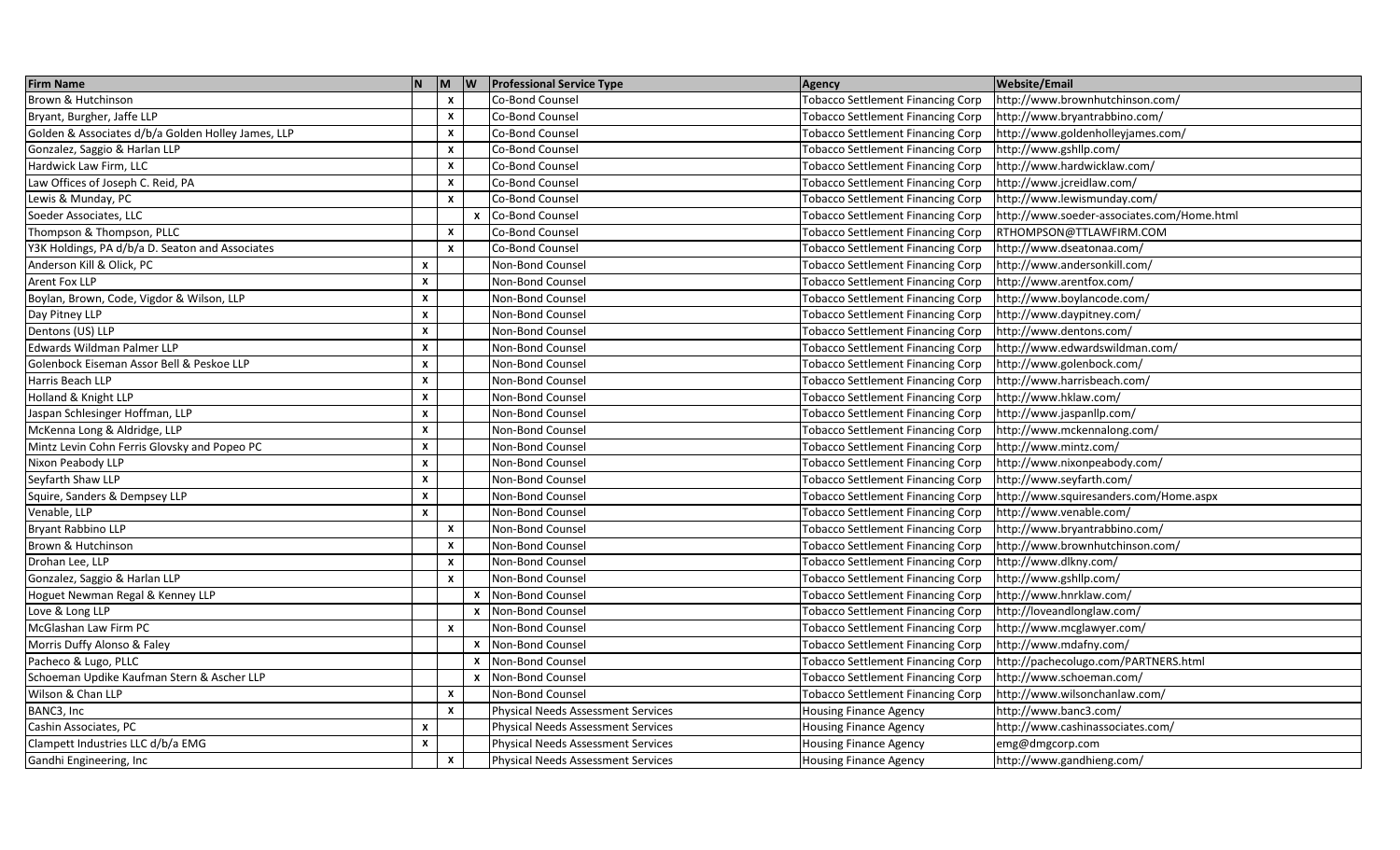| <b>Firm Name</b>                                   | N.                        |              |              | M W Professional Service Type                           | <b>Agency</b>                 | <b>Website/Email</b>                                |
|----------------------------------------------------|---------------------------|--------------|--------------|---------------------------------------------------------|-------------------------------|-----------------------------------------------------|
| HAKS Engineers, Architects, and Land Surveyors, PC |                           | $\mathbf{x}$ |              | <b>Physical Needs Assessment Services</b>               | <b>Housing Finance Agency</b> | http://www.haks.net/                                |
| Heritage Architecture LLC                          |                           |              | x            | <b>Physical Needs Assessment Services</b>               | <b>Housing Finance Agency</b> | http://www.heritagearch.com/                        |
| Hillman Consulting, LLC                            | $\boldsymbol{x}$          |              |              | Physical Needs Assessment Services                      | <b>Housing Finance Agency</b> | /http://hillmannconsulting.com/                     |
| HiRise Engineering, PC                             | $\mathsf{x}$              |              |              | <b>Physical Needs Assessment Services</b>               | <b>Housing Finance Agency</b> | http://www.gebengineers.com/                        |
| Inspection & Valuation International, Inc          | $\mathbf{x}$              |              |              | <b>Physical Needs Assessment Services</b>               | <b>Housing Finance Agency</b> | http://www.ivi-intl.com/                            |
| Kenneth O. Wille & Bartlett Inc                    | $\pmb{\mathsf{x}}$        |              |              | <b>Physical Needs Assessment Services</b>               | <b>Housing Finance Agency</b> | http://www.kowbc.com/about.html                     |
| Munoz Engineering PC                               |                           | x            |              | <b>Physical Needs Assessment Services</b>               | <b>Housing Finance Agency</b> | http://www.munozeng.com/                            |
| NobleStrategy NY, Inc                              |                           | $\mathsf{x}$ |              | <b>Physical Needs Assessment Services</b>               | <b>Housing Finance Agency</b> | http://www.noblestrategy.com/                       |
| On-Site Insight, Inc                               | $\boldsymbol{\mathsf{x}}$ |              |              | <b>Physical Needs Assessment Services</b>               | <b>Housing Finance Agency</b> | http://www.on-site-insight.com/                     |
| Works-In-Progress Associates                       |                           |              | $\mathsf{x}$ | <b>Physical Needs Assessment Services</b>               | <b>Housing Finance Agency</b> | http://www.wpa-works.com/                           |
| AFG Group, Inc                                     |                           |              | x            | <b>Construction Monitoring Services</b>                 | <b>Housing Finance Agency</b> | /ttp://www.afgcm.com                                |
| <b>Armand Corporation</b>                          |                           |              | $\mathsf{x}$ | <b>Construction Monitoring Services</b>                 | <b>Housing Finance Agency</b> | /http://www.armandcorp.com                          |
| BANC3, Inc                                         |                           | x            |              | <b>Construction Monitoring Services</b>                 | <b>Housing Finance Agency</b> | http://www.banc3.com/                               |
| Cashin Associates, PC                              | $\boldsymbol{\mathsf{x}}$ |              |              | <b>Construction Monitoring Services</b>                 | <b>Housing Finance Agency</b> | http://www.cashinassociates.com/                    |
| Clampett Industries LLC d/b/a EMG                  | $\mathbf{x}$              |              |              | <b>Construction Monitoring Services</b>                 | <b>Housing Finance Agency</b> | emg@dmgcorp.com                                     |
| <b>Extraordinary Building Consultants LLC</b>      |                           | X            |              | <b>Construction Monitoring Services</b>                 | <b>Housing Finance Agency</b> | http://www.extraordinarybuildingconsultantsllc.com/ |
| HAKS Engineers, Architects, and Land Surveyors, PC |                           | x            |              | <b>Construction Monitoring Services</b>                 | <b>Housing Finance Agency</b> | /1ttp://www.haks.net                                |
| Heritage Architecture LLC                          |                           |              | X            | <b>Construction Monitoring Services</b>                 | <b>Housing Finance Agency</b> | http://www.heritagearch.com/                        |
| Hillman Consulting, LLC                            | $\boldsymbol{x}$          |              |              | <b>Construction Monitoring Services</b>                 | <b>Housing Finance Agency</b> | http://hillmannconsulting.com/                      |
| <b>HiRise Engineering, PC</b>                      | $\mathbf{x}$              |              |              | <b>Construction Monitoring Services</b>                 | <b>Housing Finance Agency</b> | http://www.gebengineers.com/                        |
| Inspection & Valuation International, Inc          | X                         |              |              | <b>Construction Monitoring Services</b>                 | <b>Housing Finance Agency</b> | http://www.ivi-intl.com/                            |
| Kenneth O. Wille & Bartlett Inc                    | $\mathbf{x}$              |              |              | <b>Construction Monitoring Services</b>                 | <b>Housing Finance Agency</b> | http://www.kowbc.com/about.html                     |
| Munoz Engineering PC                               |                           | X            |              | <b>Construction Monitoring Services</b>                 | <b>Housing Finance Agency</b> | http://www.munozeng.com/                            |
| NobleStrategy NY, Inc                              |                           | $\mathbf{x}$ |              | <b>Construction Monitoring Services</b>                 | <b>Housing Finance Agency</b> | http://www.noblestrategy.com/                       |
| Works-In-Progress Associates                       |                           |              | x            | <b>Construction Monitoring Services</b>                 | <b>Housing Finance Agency</b> | http://www.wpa-works.com/                           |
| BANC3, Inc                                         |                           | $\mathsf{x}$ |              | Davis Bacon Prevailing Wage Monitoring                  | <b>Housing Finance Agency</b> | http://www.banc3.com/                               |
| Cashin Associates, PC                              | $\boldsymbol{\mathsf{x}}$ |              |              | Davis Bacon Prevailing Wage Monitoring                  | <b>Housing Finance Agency</b> | http://www.cashinassociates.com/                    |
| Clampett Industries LLC d/b/a EMG                  | $\boldsymbol{\mathsf{x}}$ |              |              | Davis Bacon Prevailing Wage Monitoring                  | <b>Housing Finance Agency</b> | emg@dmgcorp.com                                     |
| Gandhi Engineering, Inc                            |                           | $\mathbf{x}$ |              | Davis Bacon Prevailing Wage Monitoring                  | <b>Housing Finance Agency</b> | http://www.gandhieng.com/                           |
| HAKS Engineers, Architects, and Land Surveyors, PC |                           | X            |              | Davis Bacon Prevailing Wage Monitoring                  | <b>Housing Finance Agency</b> | http://www.haks.net/                                |
| HiRise Engineering, PC                             | $\mathbf{x}$              |              |              | Davis Bacon Prevailing Wage Monitoring                  | <b>Housing Finance Agency</b> | http://www.gebengineers.com/                        |
| The Institute for Building Technology and Safety   | $\mathbf{x}$              |              |              | Davis Bacon Prevailing Wage Monitoring                  | <b>Housing Finance Agency</b> | http://www.ibts.org/                                |
| Inspection & Valuation International, Inc.         | $\mathsf{x}$              |              |              | Davis Bacon Prevailing Wage Monitoring                  | <b>Housing Finance Agency</b> | http://www.ivi-intl.com/                            |
| Kenneth O. Wille & Bartlett Inc                    | $\boldsymbol{\mathsf{x}}$ |              |              | Davis Bacon Prevailing Wage Monitoring                  | <b>Housing Finance Agency</b> | http://www.kowbc.com/about.html                     |
| NobleStrategy NY, Inc                              |                           | x            |              | Davis Bacon Prevailing Wage Monitoring                  | <b>Housing Finance Agency</b> | http://www.noblestrategy.com/                       |
| Thacher Associates, LLC                            | $\boldsymbol{x}$          |              |              | Davis Bacon Prevailing Wage Monitoring                  | <b>Housing Finance Agency</b> | http://www.k2intelligence.com/our-services/thacher/ |
| Works-In-Progress Associates                       |                           |              |              | Davis Bacon Prevailing Wage Monitoring                  | <b>Housing Finance Agency</b> | http://www.wpa-works.com/                           |
| PathStone Corporation                              | $\mathsf{x}$              |              |              | Technical Assistance Manufactured Home Cooperative Fund | <b>Housing Finance Agency</b> | http://www.pathstone.org/                           |
| <b>Inhouse Corporation</b>                         | $\mathsf{x}$              |              |              | Technical Assistance Manufactured Home Cooperative Fund | <b>Housing Finance Agency</b> | nttp://inhouseco.wix.com/services                   |
| Long Island Housing Partnership, Inc.              | $\mathsf{x}$              |              |              | Technical Assistance Manufactured Home Cooperative Fund | Housing Finance Agency        | /1ttp://www.lihp.org/                               |
| McCormick Consulting Services, Inc                 |                           | x            |              | Technical Assistance Manufactured Home Cooperative Fund | <b>Housing Finance Agency</b> | http://mcccsi.com/                                  |